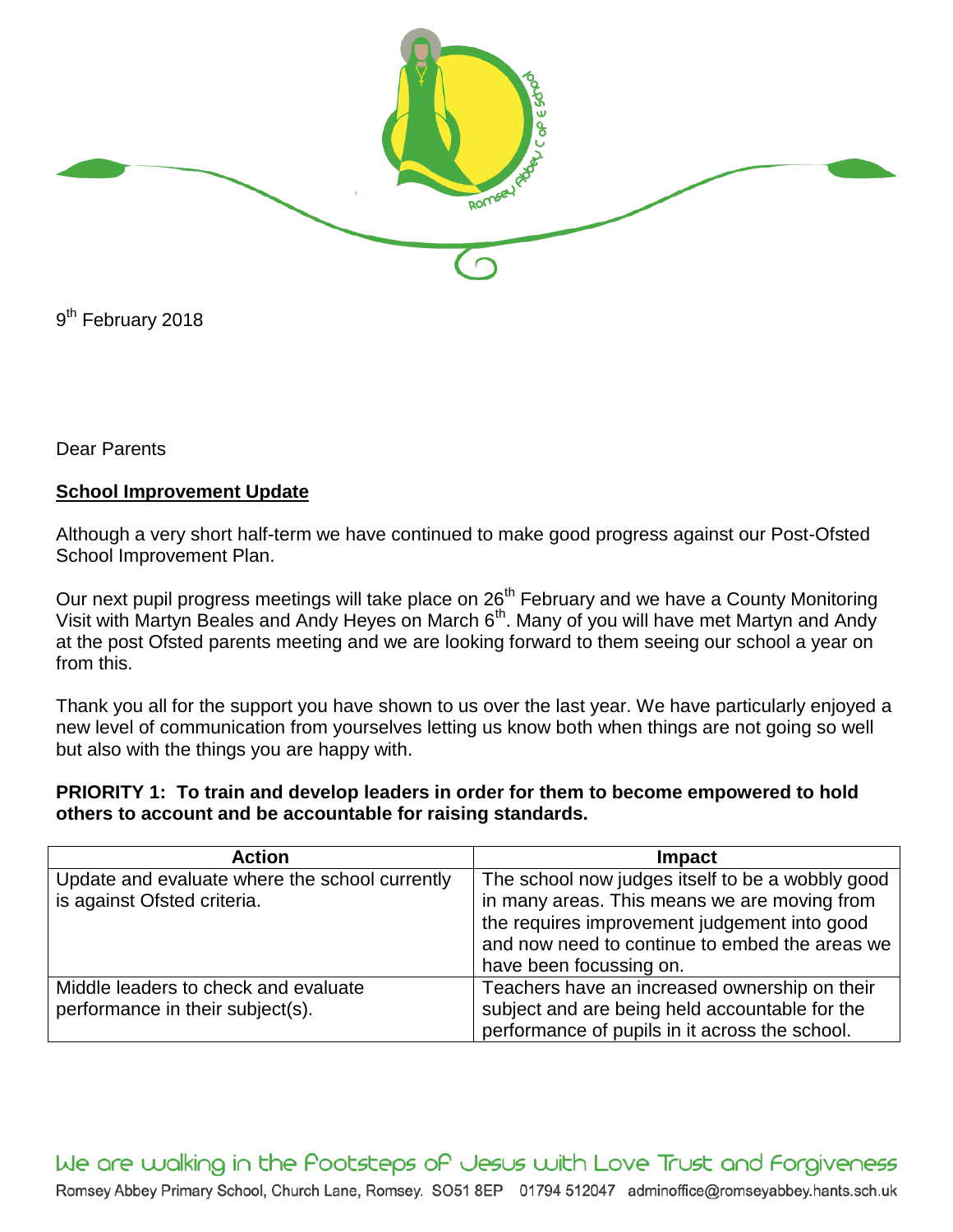**PRIORITY 2: Improve teaching so that it consistently promotes strong progress for all pupil groups across years and subjects.**

| <b>Action</b>                                                                                                                                                                                                                         | <b>Impact</b>                                                                                                                                                                                                                                                                                                                             |
|---------------------------------------------------------------------------------------------------------------------------------------------------------------------------------------------------------------------------------------|-------------------------------------------------------------------------------------------------------------------------------------------------------------------------------------------------------------------------------------------------------------------------------------------------------------------------------------------|
| Mr Harris continues to work as a teaching and<br>learning coach. This half term he has completed<br>some work in Year 3 on maths and is now<br>working in Year R and Year 5 English with a<br>focus on challenge through questioning. | Teaching of maths in Year 3 is good. Children<br>are working independently to practice key skills.<br>The teacher and TA are able to routinely check<br>how pupils are grasping lesson content and<br>provide guidance on next steps accordingly. The<br>teacher is able to set work that is of a suitable<br>challenge for all children. |
| Science INSET took place led by Richard Aplin,<br>Adviser from Hampshire County Council. The<br>focus of this was on teaching the key scientific<br>ideas in order to do some real science with<br>children.                          | The learning from the INSET was seen in all<br>classes on 8.2.18 when the Science Leader<br>spent the morning visiting classes.                                                                                                                                                                                                           |
| English leader to focus on ensuring writing<br>across the curriculum is as strong as it is during<br>English lessons by carrying out a book look.                                                                                     | The books have been compared with those from<br>one year ago and show much stronger progress<br>in writing across other subjects. Teachers are<br>aware that this is a focus for the school.                                                                                                                                              |
| Accelerated reader continues to be embedded<br>across the school.                                                                                                                                                                     | Some children in Year 2 are now using this and a<br>greater proportion of children are completing<br>quizzes across KS2.                                                                                                                                                                                                                  |
| Assessment for RE has been developed by the<br>subject leader.                                                                                                                                                                        | Teachers have a good knowledge of attainment<br>in RE and are able to use this to inform planning.                                                                                                                                                                                                                                        |

## **PRIORITY 3: Raise expectations of staff and pupils in order that there are high standards both in and out of the classroom which promote the School's Christian ethos and British Values.**

| This term the Habit of Mind focus has been on     | Children are able to explain the meaning of    |
|---------------------------------------------------|------------------------------------------------|
| resilience. Other Habits continue to be           | resilience and are seen to be using this habit |
| embedded within lessons. Parents are being        | during learning. Some parents have told us how |
| informed about resilience through the newsletter. | they are supporting with this at home.         |
| Children.                                         |                                                |
|                                                   |                                                |